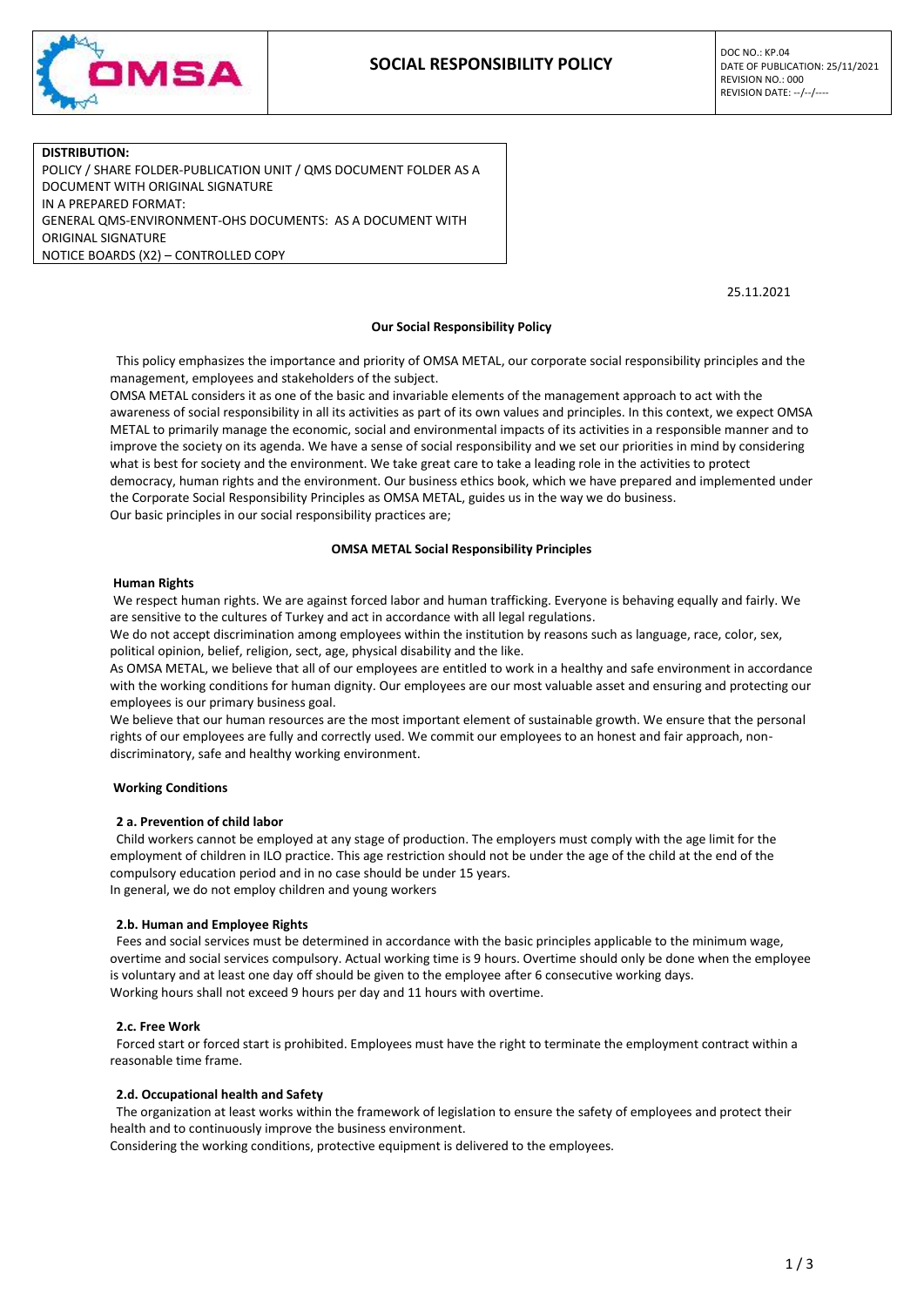# **SOCIAL RESPONSIBILITY POLICY**



Occupational Health and Safety trainings are given along with the orientation process and are subject to the test. Staff are not allowed to work alone unless they gain competence in the machines.

In warehouses, products are stacked according to the stacking rules.

Heavy objects are operated in accordance with the lifting rules.

The machines are periodically maintained.

Periodic inspections of fire tubes and equipment are carried out.

Periodical inspections and maintenance of electrical installations, lifting equipment's, transportation vehicles are done. Health check-ups of the personnel who start work are performed and they are inspected by the workplace physician and operated if they are suitable.

Health checks of the staff are made at least once every 3 years.

Visitors are given a booklet containing the general rules of ISG and the PPE equipment is delivered to the company. Work accidents are reported to the Ministry of Labor for legal process.

Ramp forms are filled in the company when necessary and precautions are taken to prevent work accidents.

The MSDS Cards of the chemicals used in the company are posted where the chemical is used, and the personnel are informed.

Emergency teams are established, and trainings are given within the company. (Fire, Evacuation Team etc.)

Within the company, representatives working with votes are elected and all employees of these representatives become the spokesmen.

Unauthorized persons are not allowed to perform maintenance or repairs.

All official documents of outsourcing companies, health reports, PPE equipment, risk analysis etc. Without running it in the company.

Fire tubes and emergency exit doors are provided to be open and usable every time.

Employees are told about the rules in the company, and they must comply with these rules against the signed minutes.

# **2.f. Education and Career Development**

 OMSA METAL Management, which attaches great importance to its employees, creates the personal and vocational training required for the development of competencies required by employees' positions and positions in accordance with an annual plan.

At the end of the year and year internal and external trainings, continuous development is aimed at training organizations by taking into consideration the evaluations of the participants about the trainings.

Compulsory vocational training is determined by training needs analysis according to working standards and is regulated by accredited institutions.

# **Business Ethics**

# **3 a. Fight Against Corruption**

 The highest level of honesty is expected in all business events and relationships. Any kind of corruption, bribery, blackmail and abuse is strictly prohibited.

OMSA METAL will not tolerate the exchange of money and gifts to influence the behavior of any other person, organization, politician, government employee or authority in the interest of commercial and personal benefit. Even in countries where bribery is welcomed, it will not allow rubies.

# **3.b. Prohibition of discrimination**

 It is forbidden to discriminate against any kind of employees. It also includes reducing the gender of the persons, the social group to which they belong, the color, the disability, the union, political opinion, root, religion, age,

# **Environment**

 We manage the environmental impacts that may arise from all kinds of activities with a sense of responsibility. Our company is obliged to determine and implement all kinds of improvement and development activities that will reduce the environmental effects of the activities at the appropriate level to the least points. Our company has 'ISO 14001 Environmental Management System'.

OMSA METAL aims to continuously develop with an efficient environmental management system by providing the technical, financial and human resources required to reach the principles and targets for the environment at every stage of raw material selection, production and service activities.

Beyond legal obligations, our companies are expected to apply the best environmental solutions and to provide support for the development and diffusion of environmentally friendly technologies and to provide any kind of support that will increase environmental awareness.